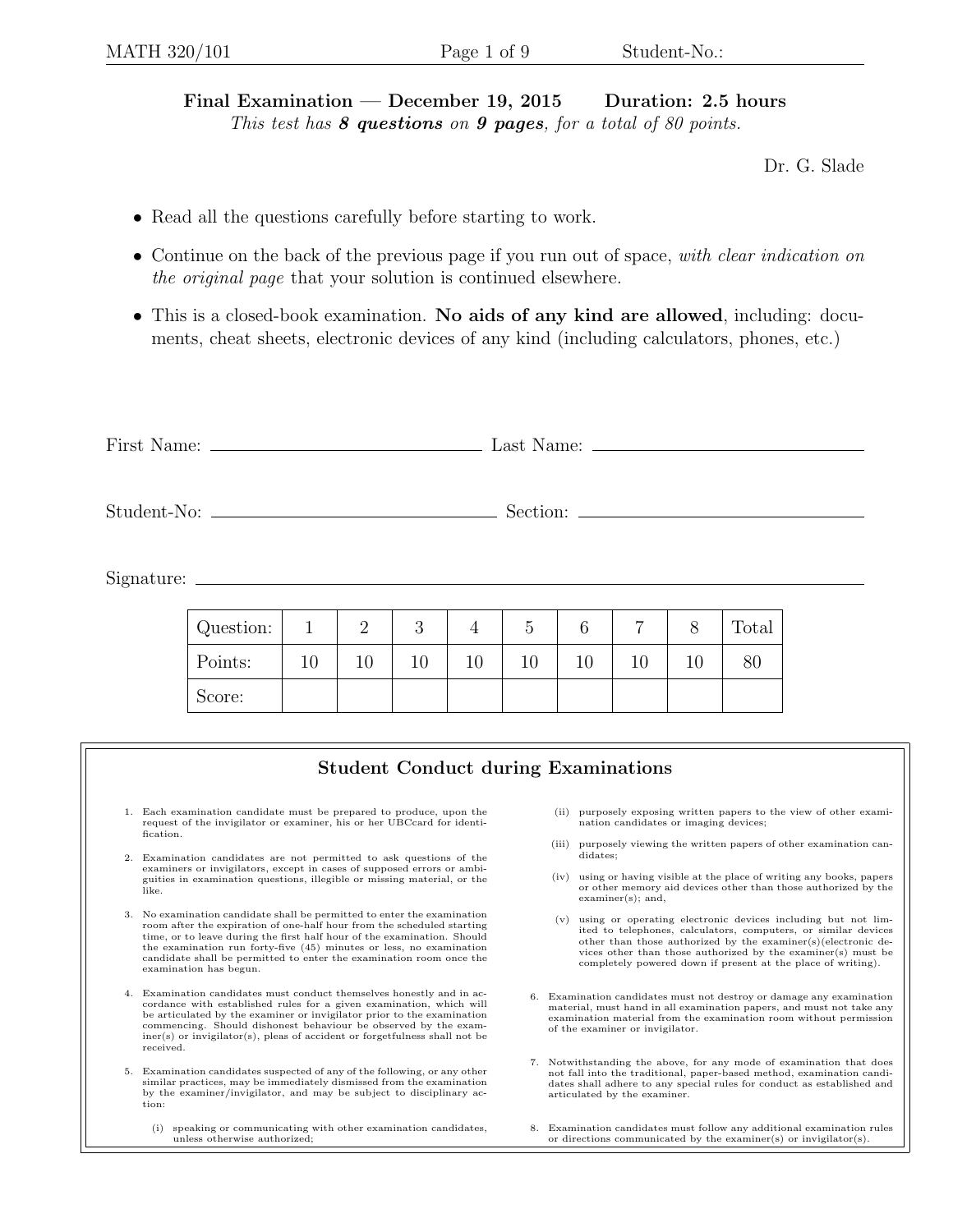| 10 marks | 1. Define the following.

(a)  $X$  is a metric space with metric  $d$ .

(b) The subset  $E$  of a metric space  $X$  is *dense*.

(c) An open cover of a subset  $E$  of a metric space  $X$ .

(d) A *connected* subset  $E$  of a metric space  $X$ .

(e) The series  $\sum_{n=1}^{\infty} a_n$  converges and equals A (here each  $a_n$  is a complex number).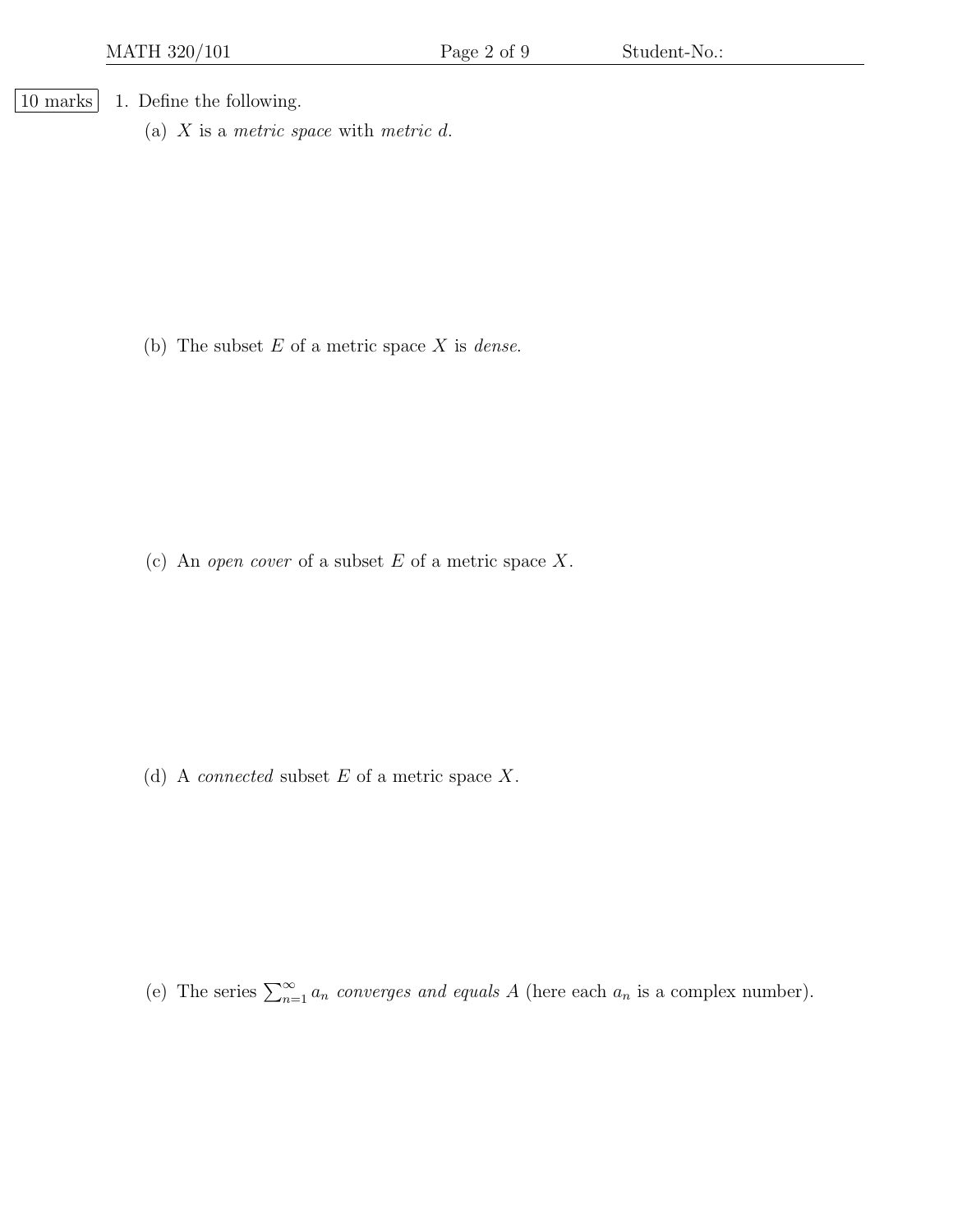2. Let  $A_1, A_2, \ldots$  be subsets of a metric space X.

6 marks (a) For  $n = 1, 2, ...,$  let  $B_n = \bigcup_{i=1}^n A_i$ . Prove that  $\overline{B_n} = \bigcup_{i=1}^n \overline{A_i}$ .

 $\boxed{2 \text{ marks}}$  (b) Let  $B = \bigcup_{i=1}^{\infty} A_i$ . Prove that  $\overline{B} \supset \bigcup_{i=1}^{\infty} \overline{A_i}$ .

2 marks (c) Give an example to show that the inclusion in part (b) can be proper.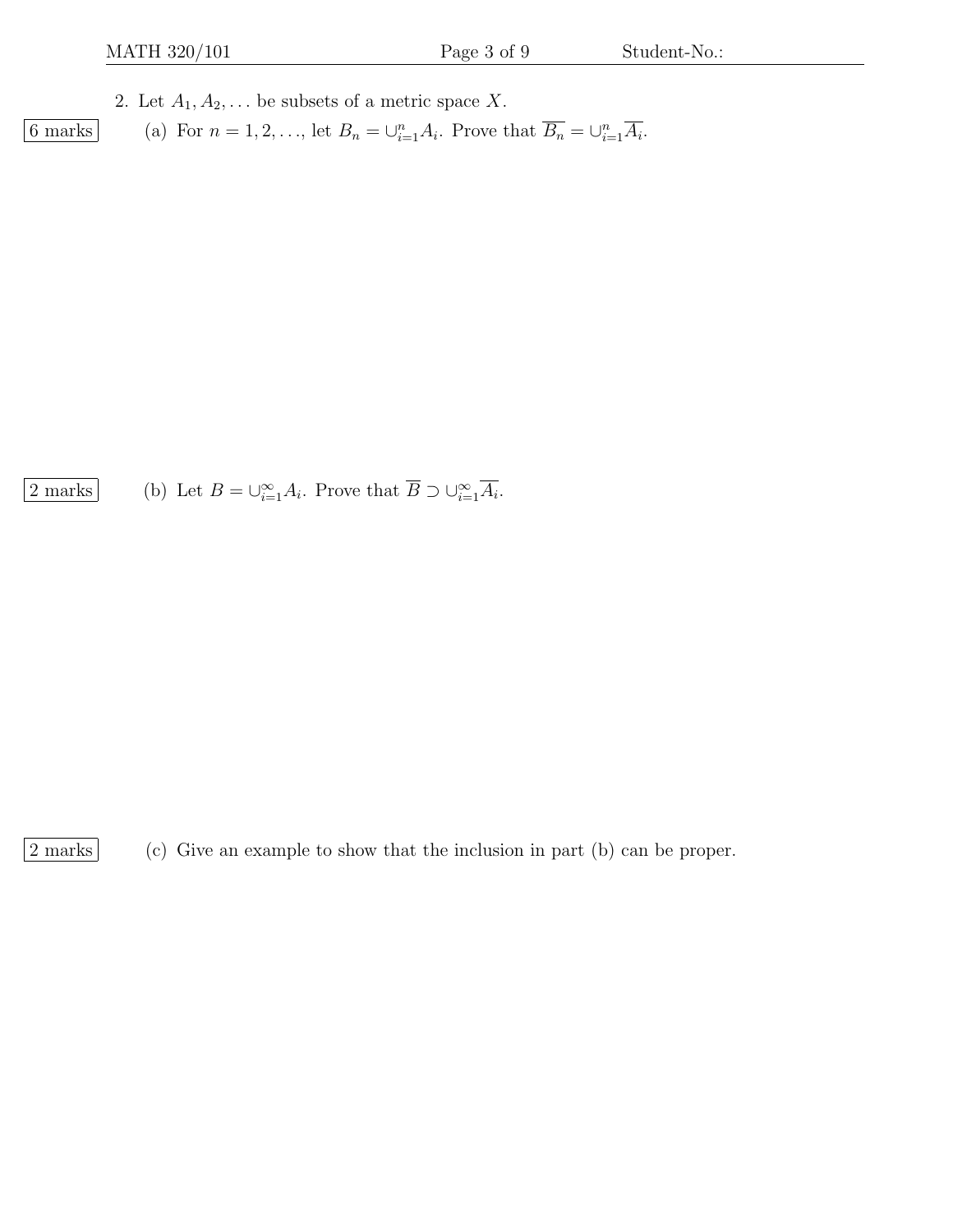3. Let  $B \subset \mathbb{R}^k$  be nonempty and compact, and  $a \in B^c$ . The metric on  $\mathbb{R}^k$  is the usual metric  $d(x, y) = |x - y|$ . Recall that the distance  $d(a, B)$  from a to B is defined by  $d(a, B)$  =  $\inf \{d(a, b) : b \in B\}.$ 

8 marks (a) Prove that there exists  $b \in B$  such that  $d(a, b) = d(a, B)$ .

 $|2 \text{ marks}|$  (b) Is the b in part (a) unique? Give a short proof if so, or a counterexample if not.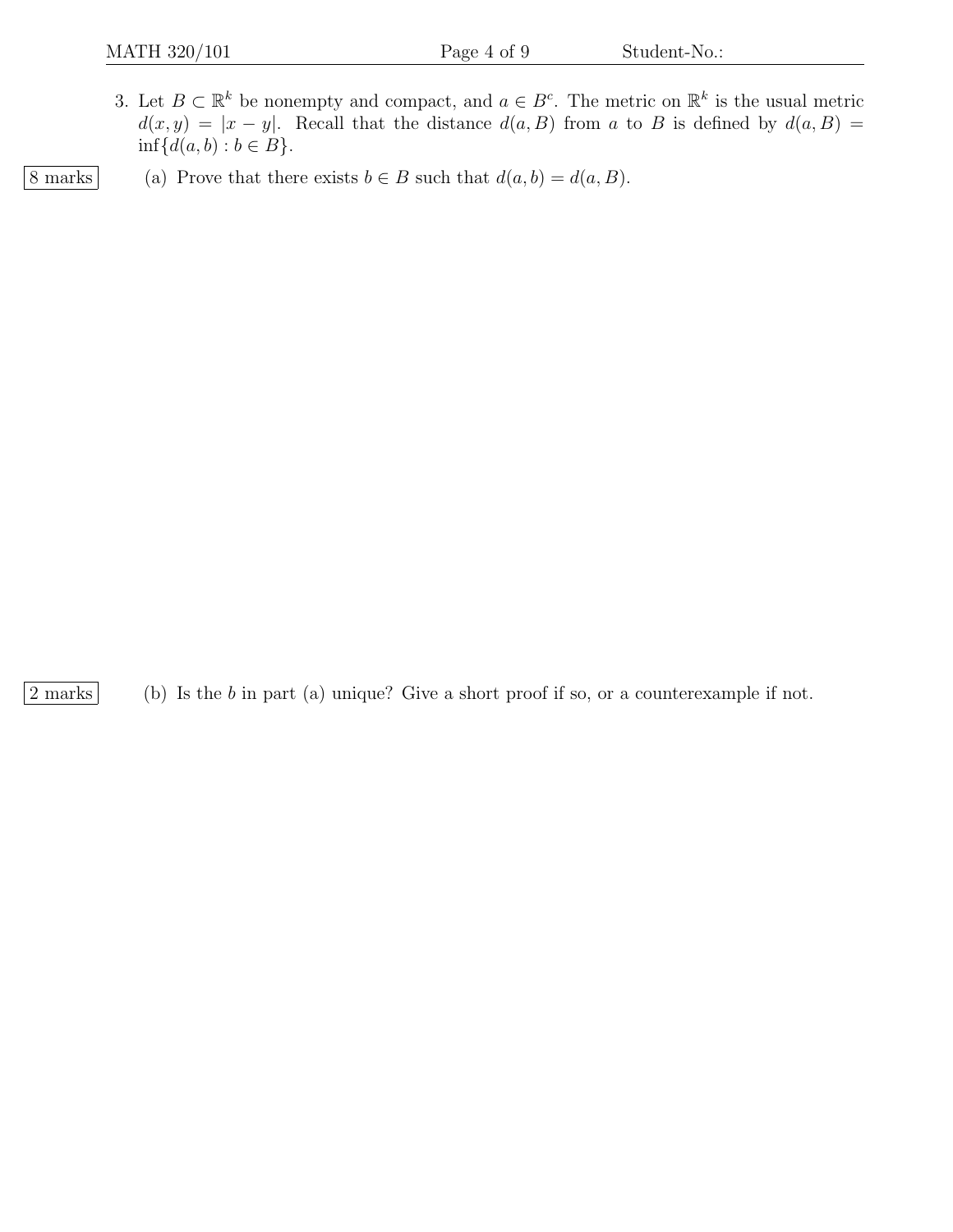3 marks 4. (a) Let  $\{s_n\}$  be a sequence in R. Recall the definitions  $\liminf_{n\to\infty} s_n = \sup_{n\geq 1} \inf_{m\geq n} s_m$ and  $\limsup_{n\to\infty} s_n = \inf_{n\geq 1} \sup_{m\geq n} s_m$ . Consider the sequence  $a_1, a_2, a_3, \ldots$  in Z which starts with  $1, 6, 2, 12, 4, 24, 8, 48, 16, 96, \ldots$  and continues this pattern. Determine each of the following six values, or state that they do not exist:  $L_1 = \liminf_{n \to \infty} a_{n+1}/a_n$ ,  $L_2 = \limsup_{n \to \infty} a_{n+1}/a_n$ ,  $L_3 = \lim_{n \to \infty} a_{n+1}/a_n$ ,  $M_1 = \liminf_{n \to \infty} a_{n+2}/a_n, M_2 = \limsup_{n \to \infty} a_{n+2}/a_n, M_3 = \lim_{n \to \infty} a_{n+2}/a_n.$ 

3 marks (b) Let X be a metric space and suppose that the sequence  $\{s_n\}$  in X converges. Prove that  $\{s_n\}$  is a Cauchy sequence.

4 marks (c) Let X be the set of all sequences of real numbers for which only finitely many members of the sequence are nonzero; thus an element  $\vec{x} \in X$  is a sequence  $\vec{x} = \{x_i\}$  with each  $x_i \in \mathbb{R}$  and with only finitely many  $x_i \neq 0$ . A metric is defined on X by  $d(\vec{x}, \vec{y}) =$  $[\sum_{i=1}^{\infty} |x_i - y_i|^2]^{1/2}$  (you need not prove that this is a metric). Consider the sequence  $\{\vec{x}_n\}$  in X defined by  $\vec{x}_n = (1, \frac{1}{2})$  $\frac{1}{2}, \frac{1}{3}$  $\frac{1}{3}, \ldots, \frac{1}{n}$  $\frac{1}{n}, 0, 0, 0, \ldots$ ). Prove that  $\{\vec{x}_n\}$  is a Cauchy sequence in  $X$ .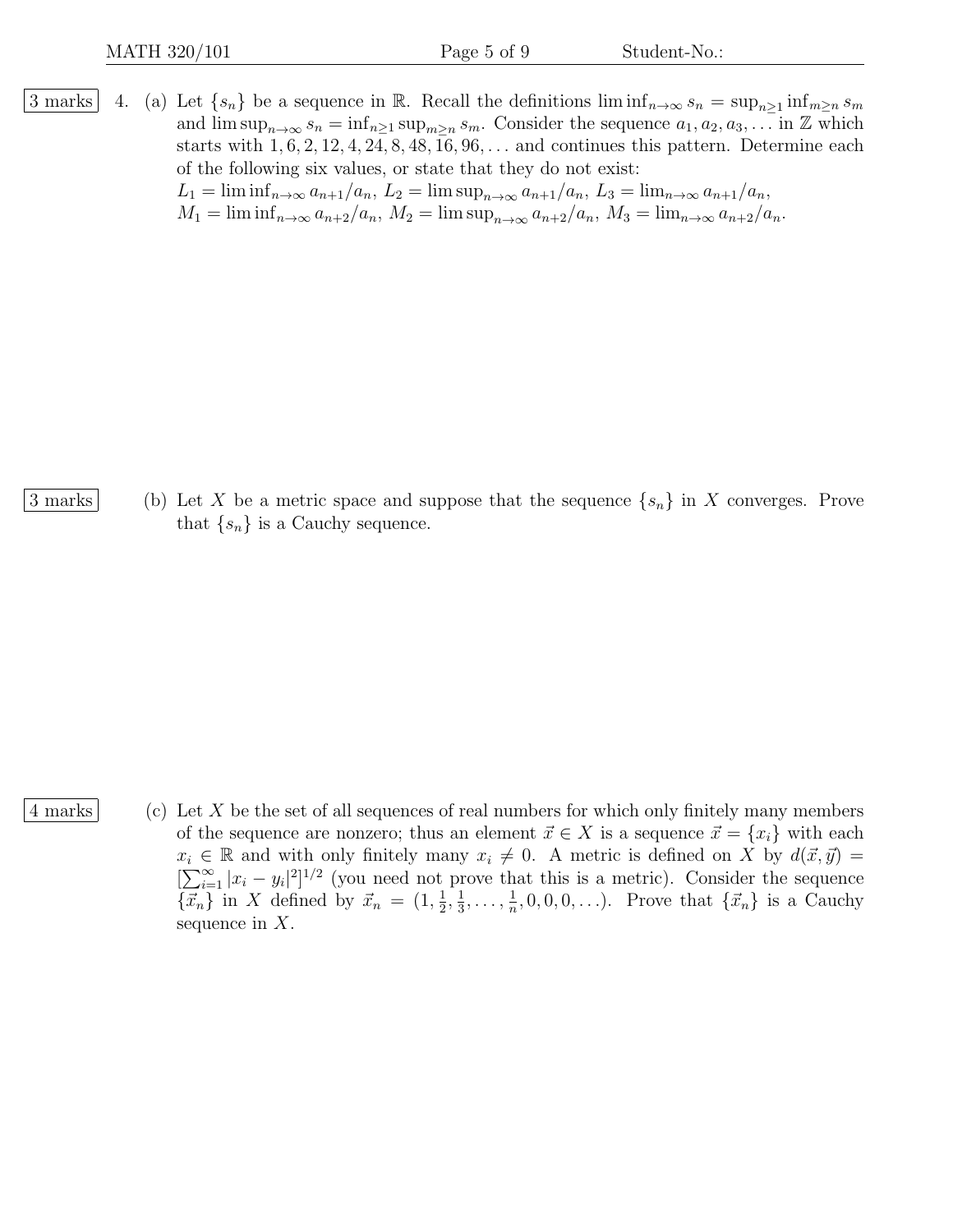10 marks 5. Let  $E \subset \mathbb{R}$  be a bounded set, and suppose that  $f : E \to \mathbb{R}$  is uniformly continuous. Prove that  $f(E)$  is bounded.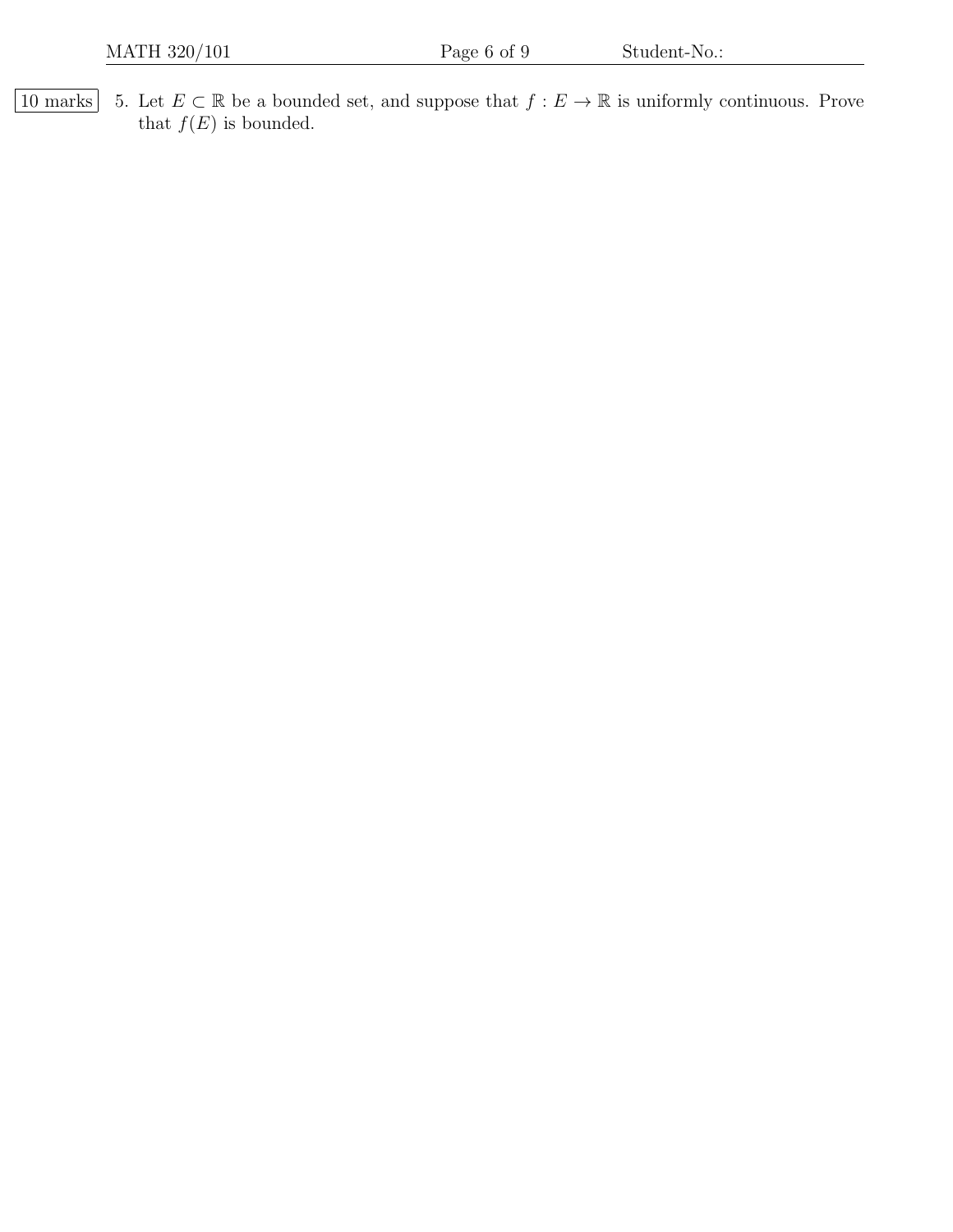$\overline{5 \text{ marks}}$  6. (a) Does the series  $\sum_{n=1}^{\infty} \left(\frac{n}{n+1}\right)^{n^2}$  converge or diverge?

 $\overline{5 \text{ marks}}$  (b) For which values of  $z \in \mathbb{C}$  does the series  $\sum_{n=0}^{\infty}$  $\frac{1}{1+2^{n^2}}z^n$  converge and for which values of z does it diverge?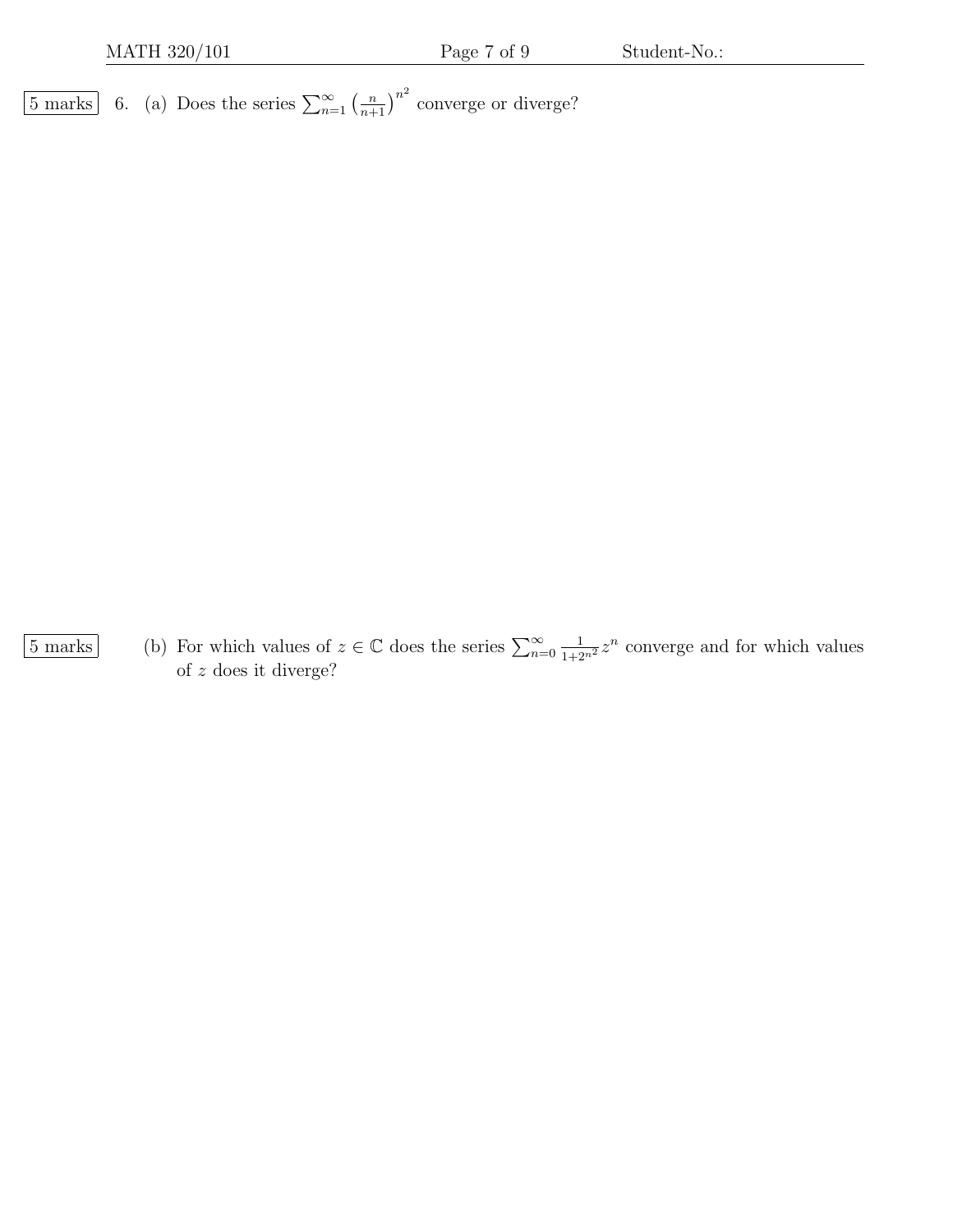10 marks 7. Suppose that  $f : [0, \infty) \to \mathbb{R}$  is continuous, that  $f(0) = 0$ , and that f is differentiable on  $(0, \infty)$  with f' monotonically increasing. Let  $h(x) = x^{-1}f(x)$ . Prove that h is monotonically increasing.